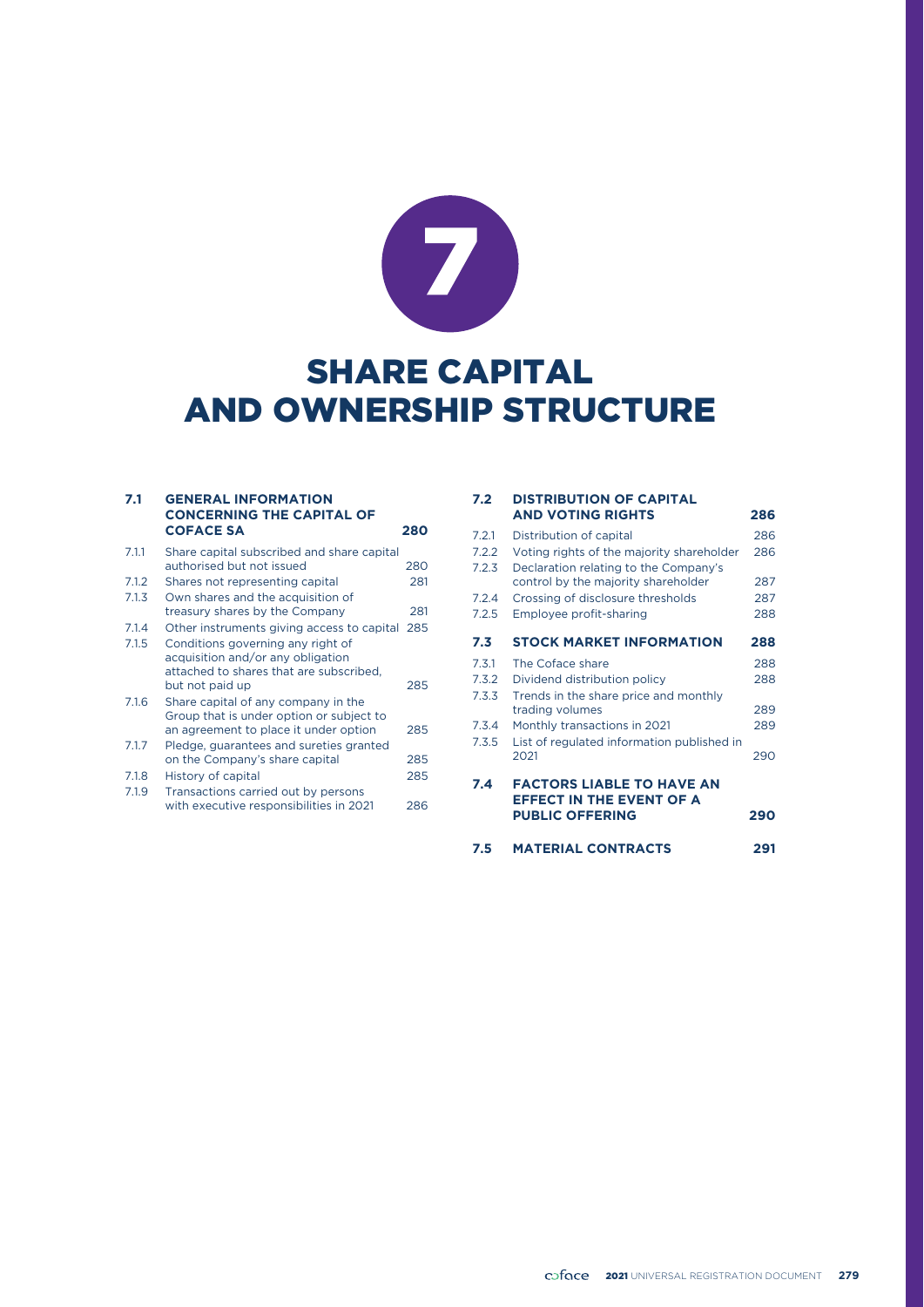

### **7.1 GENERAL INFORMATION CONCERNING THE CAPITAL OF COFACE SA**

#### **7.1.1 Share capital subscribed and share capital authorised but not issued**

At the date of this Universal Registration Document, the Company's share capital totalled €304,359,584. It is divided into 150,179,792 shares with a par value of €2 (two euros), fully subscribed and paid up, all of the same category.

In compliance with Article L.225-37-4, paragraph 3 of the French Commercial Code, the table below summarises the valid authorisations as of December 31, 2021 that have been granted by the Shareholders' Meeting to the Board of Directors in the area of capital increases, pursuant to Articles L.225-129-1 and L.225-129-2 of the French Commercial Code.

The table below summarises the resolutions voted on during the Combined Shareholders' Meeting of the Company of May 14, 2020 and May 12, 2021, as concerns capital increases:

|                  | RESOLUTISUBJECT OF THE RESOLUTION                                                                                                                                                                                                                                                                                                                                                                                                                                                                                                                                                                        | <b>MAXIMUM FACE VALUE</b>              | <b>TERM OF</b><br><b>AUTHORISATION AT DEC. 31, 2021</b> | <b>AMOUNT USED</b> |
|------------------|----------------------------------------------------------------------------------------------------------------------------------------------------------------------------------------------------------------------------------------------------------------------------------------------------------------------------------------------------------------------------------------------------------------------------------------------------------------------------------------------------------------------------------------------------------------------------------------------------------|----------------------------------------|---------------------------------------------------------|--------------------|
|                  | Combined Shareholders' Meeting of the Company of May 14, 2020                                                                                                                                                                                                                                                                                                                                                                                                                                                                                                                                            |                                        |                                                         |                    |
| 14 <sup>th</sup> | Delegation of authority to the Board of Directors to increase $\epsilon$ 75 million<br>the share capital by incorporating reserves, profits or<br>premiums, or any other sum that can be legally capitalised (1)                                                                                                                                                                                                                                                                                                                                                                                         |                                        | 26 months                                               | <b>No</b>          |
| 15 <sup>th</sup> | Delegation of authority to the Board of Directors to increase Concerning<br>the share capital by issuing shares, with preferential $\epsilon$ 115 million $\sigma$<br>subscription rights, and/or equity securities which confer Concerning<br>entitlement to other equity securities and/or entitlement to securities: €500 million (3)<br>the allocation of debt securities and/or transferable securities<br>giving access to equity securities to be issued $(1)(2)$                                                                                                                                 | capital<br>debt<br><i>issues</i><br>of | increases: 26 months                                    | <b>No</b>          |
| 16 <sup>th</sup> | Delegation of authority to the Board of Directors to increase €29 million<br>the share capital by issuing, without preferential subscription increases (1)(2)<br>rights, shares and/or equity securities which confer $\epsilon$ 500 million for debt securities (3)<br>entitlement to other equity securities and/or entitlement to<br>the allocation of debt securities and/or transferable securities<br>giving access to equity securities to be issued, through public<br>offers other than those specified in Article L.411-2 of the<br>French Monetary and Financial Code (1) (2) (3)             | for                                    | capital 26 months                                       | <b>No</b>          |
| 17 <sup>th</sup> | Delegation of authority to the Board of Directors to increase $\epsilon$ 29 million<br>the share capital by issuing, without preferential subscription increases $(0, 2)$<br>rights, shares and/or equity securities which confer $\epsilon$ 500 million for debt securities (3)<br>entitlement to other equity securities and/or entitlement to<br>the allocation of debt securities and/or transferable securities<br>giving access to equity securities to be issued, through the<br>public offers specified in Section I of Article L.411-2 of the<br>French Monetary and Financial Code (1) (2) (3) | for                                    | capital 26 months                                       | <b>No</b>          |
| 18 <sup>th</sup> | Delegation of authority to the Board of Directors to increase $\epsilon$ 29 million<br>the share capital by issuing shares and/or equity securities increases (1) (2)<br>which confer entitlement to other equity securities and/or $\epsilon$ 500 million for debt securities (3)<br>entitlement to the allocation of debt securities and/or<br>transferable securities giving access to equity securities to be<br>issued as compensation for contributions in kind $(1)(2)(3)$                                                                                                                        | for                                    | capital 26 months                                       | <b>No</b>          |
|                  | Combined Shareholders' Meeting of the Company of May 12, 2021                                                                                                                                                                                                                                                                                                                                                                                                                                                                                                                                            |                                        |                                                         |                    |
| 26 <sup>th</sup> | Delegation of authority to the Board of Directors to increase $\epsilon$ 3,200,000 <sup>(0)</sup><br>the share capital by issuing shares of the Company, without<br>preferential subscription rights, reserved for members of a<br>company savings plan (1)                                                                                                                                                                                                                                                                                                                                              |                                        | 26 months                                               | <b>No</b>          |
| 27 <sup>th</sup> | Delegation of authority to the Board of Directors to increase<br>the share capital by issuing shares without preferential<br>subscription rights for a specific category of beneficiaries <sup>(1)</sup>                                                                                                                                                                                                                                                                                                                                                                                                 | €3,200,000 <sup>(1)</sup>              | 18 months                                               | <b>No</b>          |

*(2) The overall face value of the capital increases likely to be made under this delegation is included in the nominal cap of €29 million for capital increases without preferential subscription rights.*

*(3) The maximum overall face value of the issues of debt securities likely to be made under this delegation is included in the total cap set of €500 million for issues of debt securities.*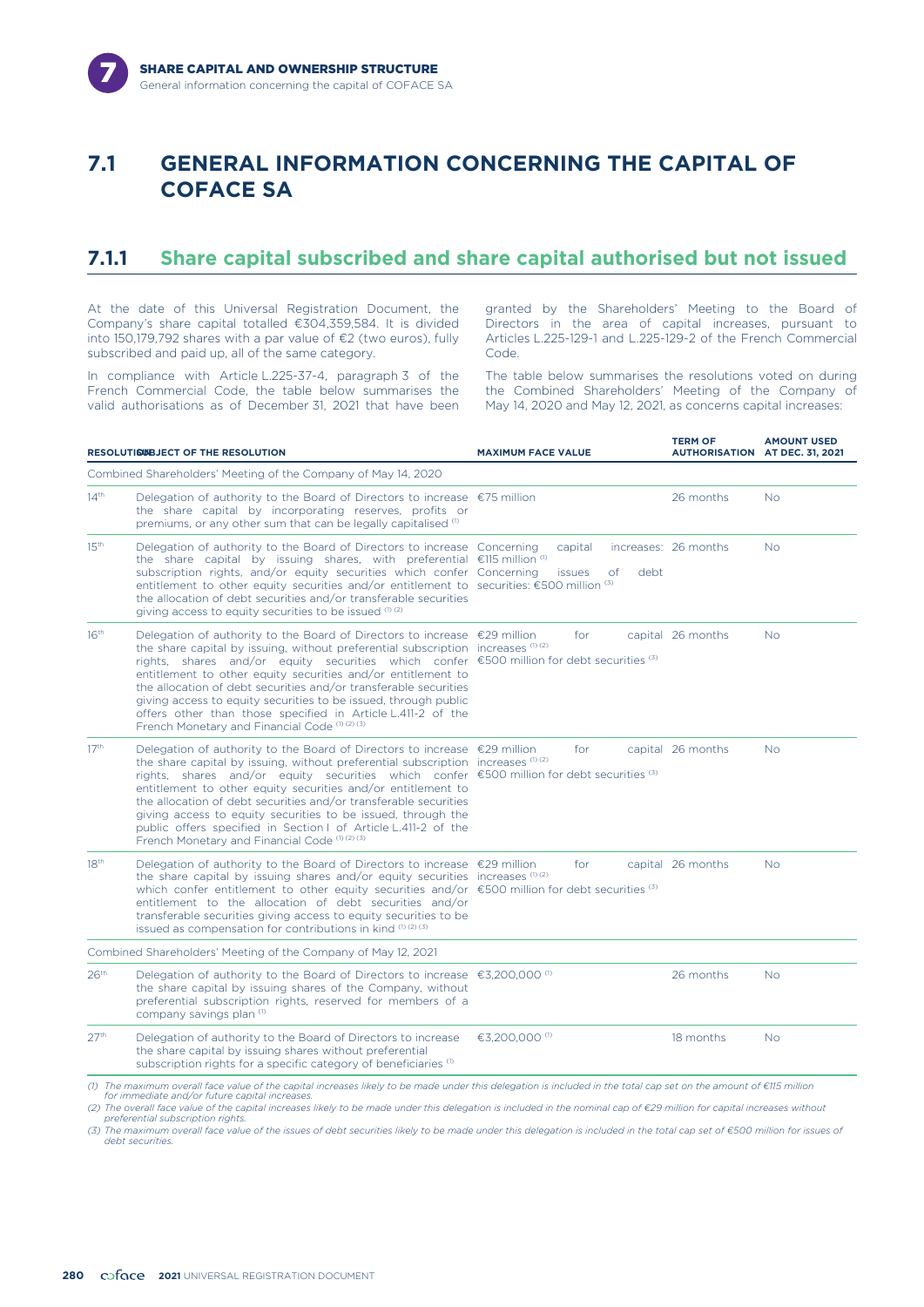

### **7.1.2 Shares not representing capital**

None.

### **7.1.3 Own shares and the acquisition of treasury shares by the Company**

#### Description of the 2021-2022 Buyback Programme

#### Introduction

It should be noted that the Combined Shareholders' Meeting of May 14, 2020, in its fifth (5<sup>th</sup>) resolution, had previously authorised the Board of Directors to trade in the shares of COFACE SA (the Company), under the 2020-2021 Share Buyback Programme, the main features of which were published on the Company's website and in the 2020 Universal Registration Document.

The Company, listed on Euronext Paris – Compartment A – wishes to continue with its Share Buyback Programme (the Programme), in accordance with the applicable regulation (see "Legal Framework" below).

To this end, the Combined Shareholders' Meeting of May 12, 2021 again authorised, in its seventeenth (17<sup>th</sup>) resolution, the Board of Directors, which may in turn delegate this authority under the applicable legal and regulatory conditions, to implement a new Programme concerning the Company's shares (ISIN FR0010667147). This Programme would replace the existing programme set up by the Combined Shareholders' Meeting of May 14, 2020.

#### Main features of the 2021-2022 Buyback Programme

#### *Date of the Shareholders' Meeting that authorised the Programme*

The 2021-2022 Programme was authorised by the Combined Shareholders' Meeting of May 12, 2021, in its seventeenth (17<sup>th</sup>) resolution.

The Board of Directors' meeting of July 28, 2021, pursuant to the authority granted to it by the Combined Shareholders' Meeting of May 12, 2021, in its seventeenth (17<sup>th</sup>) resolution, authorised COFACE SA, which may in turn delegate this authority to the Chief Executive Officer, to trade the Company's shares through the "2021-2022 Share Buyback Programme", the main features of which are described below.

#### *Breakdown by objective of equity securities held as of December 31, 2021*

At December 31, 2021, COFACE SA held 0.76% of its own share capital, representing 1,147,510 ordinary shares. On that date, the number of shares held could be broken down by objective as follows:

| <b>OBJECTIVES</b> |                                                                                                                                                                                                                                                                                                                                                                                            | <b>NUMBER OF SHARES HELD</b> |
|-------------------|--------------------------------------------------------------------------------------------------------------------------------------------------------------------------------------------------------------------------------------------------------------------------------------------------------------------------------------------------------------------------------------------|------------------------------|
| a)                | Ensure liquidity and boost the market for the Company's stock through an investment service<br>provider acting independently under a liquidity agreement, in compliance with the charter of ethics<br>recognised by the Autorité des marchés financiers (French Financial Markets Authority, AMF);                                                                                         | 84.441                       |
| b)                | Allocate shares to Company employees, and in particular as part of:                                                                                                                                                                                                                                                                                                                        |                              |
|                   | 1) employee profit-sharing schemes,                                                                                                                                                                                                                                                                                                                                                        |                              |
|                   | 2) any Company stock options plan, pursuant to the provisions of Article L.225-177 et seg. of the<br>French Commercial Code.                                                                                                                                                                                                                                                               |                              |
|                   | 3) any savings plan in accordance with Article L.3331-1 et seq. of the French Labour Code,                                                                                                                                                                                                                                                                                                 |                              |
|                   | 4) any bonus share allocation under the provisions of Article L.225-197-1 et seq. of the French<br>Commercial Code; additionally, perform all hedge operations relating to these transactions, under<br>the conditions provided for by the market authorities and at the times to be determined by the<br>Board of Directors or the person acting by delegation of the Board of Directors; | 1.063.069                    |
| e)                | Cancel all or part of the stock thus purchased.                                                                                                                                                                                                                                                                                                                                            |                              |
| <b>TOTAL</b>      |                                                                                                                                                                                                                                                                                                                                                                                            | 1,147,510                    |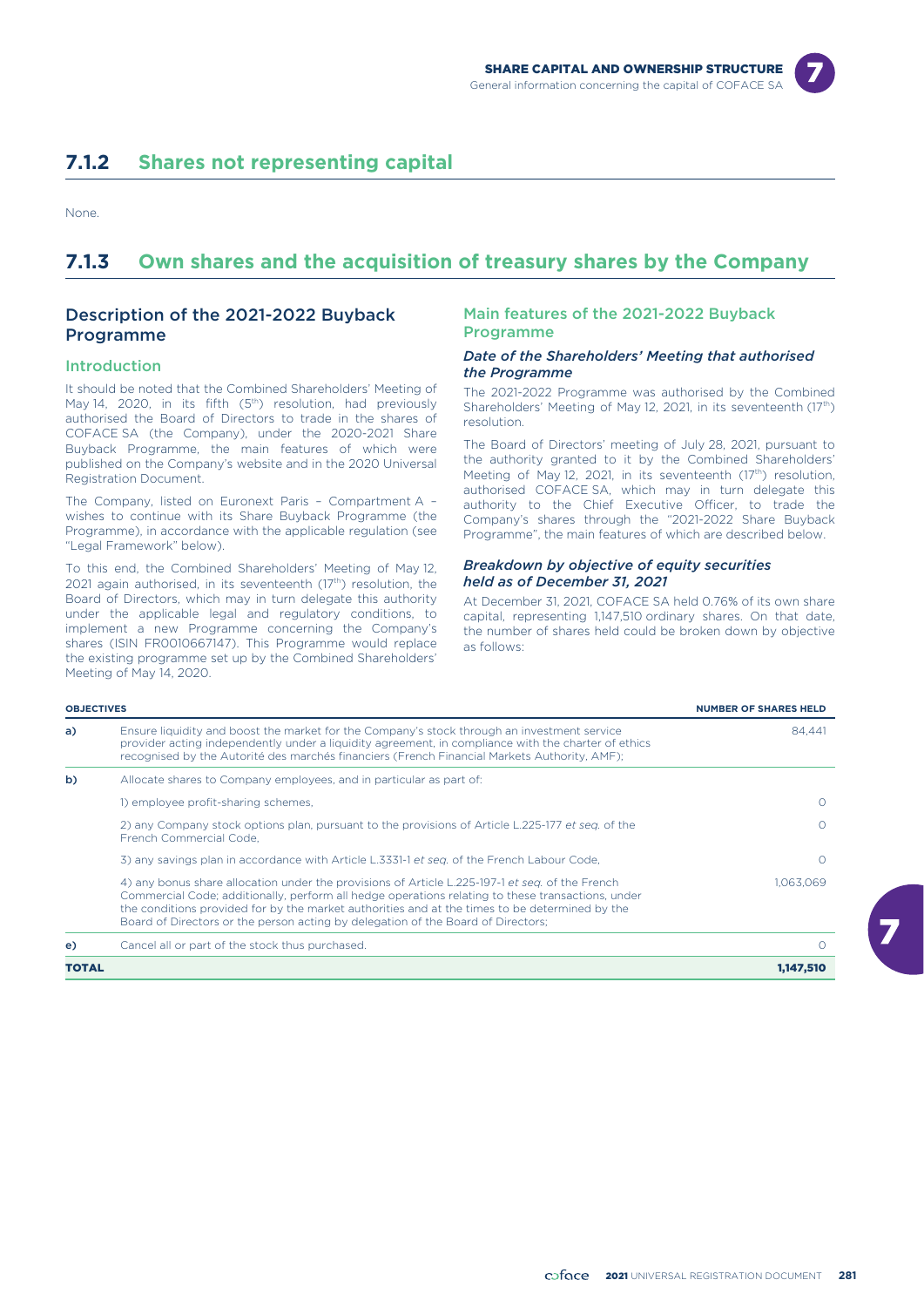

#### *Objectives of the 2021-2022 Share Buyback Programme*

The Company's shares may be purchased and sold, by decision of the Board of Directors, in order to:

|    | <b>AUTHORISED OBJECTIVES</b>                                                                                                                                                                                                                                                                                                                                                                                                                                                                                                                                                             |
|----|------------------------------------------------------------------------------------------------------------------------------------------------------------------------------------------------------------------------------------------------------------------------------------------------------------------------------------------------------------------------------------------------------------------------------------------------------------------------------------------------------------------------------------------------------------------------------------------|
| a) | Ensure liquidity and boost the market for the Company's stock through an investment service provider acting independently under<br>a liquidity agreement, in compliance with the market practice accepted by the AMF on July 2, 2018;                                                                                                                                                                                                                                                                                                                                                    |
| b) | Allocate shares to corporate officers and to employees of the Company and other Group entities, in particular as part of:                                                                                                                                                                                                                                                                                                                                                                                                                                                                |
|    | (i) employee profit-sharing schemes,                                                                                                                                                                                                                                                                                                                                                                                                                                                                                                                                                     |
|    | (ii) any Company stock option plan, pursuant to the provisions of Article L.225-177 et seq. of the French Commercial Code,                                                                                                                                                                                                                                                                                                                                                                                                                                                               |
|    | (iii) any savings plan in accordance with Article L.3331-1 et seq. of the French Labour Code,                                                                                                                                                                                                                                                                                                                                                                                                                                                                                            |
|    | (iv) any bonus share allocation under the provisions of Articles L.225-197-1 et seq. of the French Commercial Code; additionally,<br>perform all hedge operations relating to these transactions, under the conditions provided for by the market authorities and at the<br>times to be determined by the Board of Directors or the person acting by delegation of the Board of Directors;                                                                                                                                                                                               |
| c) | Transfer the Company's shares upon exercise of the rights attached to securities entitling their bearers, directly or indirectly, through<br>reimbursement, conversion, exchange, presentation of a warrant or in any other manner, to the allocation of the Company's shares<br>pursuant to current regulations; additionally, perform all hedge operations relating to these transactions, under the conditions<br>provided for by the market authorities and at the times to be determined by the Board of Directors or the person acting by<br>delegation of the Board of Directors; |
| d) | Keep the Company's shares and subsequently remit them in payment or exchange in connection with any external growth<br>operations;                                                                                                                                                                                                                                                                                                                                                                                                                                                       |
| e) | Cancel all or part of the stock thus purchased;                                                                                                                                                                                                                                                                                                                                                                                                                                                                                                                                          |
| f) | Implement all market practices accepted by the AMF and, more generally, execute all transactions in compliance with current<br>regulations, in particular, the provisions of (EU) Regulation No. 596/2014 of the European Parliament and of the Council of April 16,<br>2014 on market abuse (market abuse regulation).                                                                                                                                                                                                                                                                  |

#### *Maximum share of the capital, maximum number, maximum purchase price and characteristics of the securities that COFACE SA may acquire*

#### Securities concerned

The Company's ordinary shares listed for trading on Euronext Paris:

| <b>MARKET PROFILE</b> |                                                                                                  |
|-----------------------|--------------------------------------------------------------------------------------------------|
| Trading               | Euronext Paris (Compartment A), eligible for deferred settlement service (SRD)                   |
| <b>ISIN</b>           | FR0010667147                                                                                     |
| Reuters code          | COFA PA                                                                                          |
| Bloomberg code        | COEA EP                                                                                          |
| Stock market indexes  | SBF 120, CAC All Shares, CAC All-Tradable, CAC Financials, CAC Mid & Small, CAC MID 60, Next 150 |
|                       |                                                                                                  |

#### Maximum share of the capital

The Board of Directors may authorise, with the power to further delegate under the applicable legal and regulatory conditions, in compliance with the provisions of in compliance with the provisions of Article L.225-209 *et seq.* of the French Commercial Code, the purchase, in one or more instances and at the times to be determined by it, of a number of the Company's shares that may not exceed:

- 10% of the total number of shares composing the share capital at any time whatsoever; or
- 5% of the total number of shares composing the share capital, if they are shares acquired by the Company with a view to keeping them and transferring them as payment or exchange in connection with a merger, spin-off or asset contribution.

These percentages apply to a number of shares adjusted, where appropriate, according to the operations that could impact the share capital subsequent to the Shareholders' Meeting of May 12, 2021.

#### Maximum number

As required by law, COFACE SA undertakes not to exceed the holding limit of 10% of its capital; as an indication, this corresponds to 15,017,979 shares at December 31, 2021.

#### Maximum purchase price

In accordance with the seventeenth  $(17<sup>th</sup>)$  resolution proposed to and accepted by the Combined Shareholders' Meeting of May 12, 2021, the maximum purchase price per unit cannot exceed €14 per share, excluding costs.

The Board of Directors may nevertheless, for operations involving the Company's capital, particularly a modification of the par value of the share, a capital increase by incorporation of reserves following the creation and allocation of bonus shares, a stock split or reverse stock split, adjust the aforementioned maximum purchase price in order to take into account the impact of these operations on the value of the Company's stock.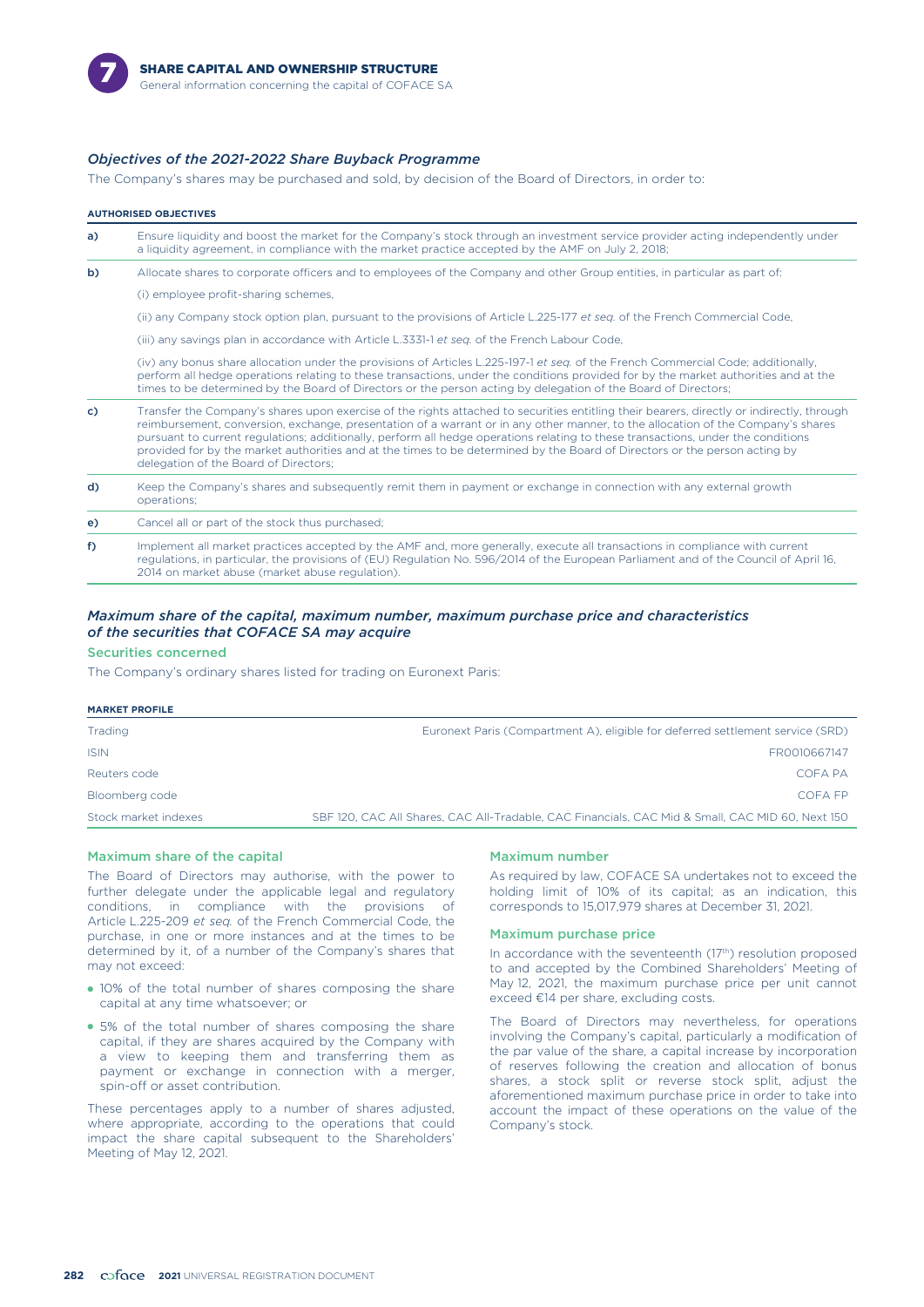

#### Other information

The acquisition, disposal or transfer of these shares may be completed and paid for by any methods authorised by the current regulations, on a regulated market, multilateral trading system, systematic internaliser or over the counter, in particular through the acquisition or disposal of blocks of shares, using options or other derivative financial instruments or warrants or, more generally, securities entitling their bearers to shares of the Company, at the times that the Board of Directors will determine.

Unless it has the prior authorisation of the Shareholders' Meeting, the Board of Directors may not use this delegation of authority once a third party has filed a public offer for the Company's shares, and until the end of the offer period.

#### *Duration of the Buyback Programme*

In accordance with the seventeenth  $(17<sup>th</sup>)$  resolution proposed and accepted by the Combined Shareholders' Meeting of May 12, 2021, this Programme will have a maximum duration of eighteen (18) months as from said meeting and may therefore be continued up to November 3, 2022 (inclusive) at the latest

or until the date of its renewal by a Shareholders' Meeting held before that date.

This authorisation ends the authorisation granted by the fifth (5<sup>th</sup>) resolution adopted by the Shareholders' Meeting of May 14, 2020.

#### Liquidity agreement

The liquidity agreement with Natixis dated July 2, 2014 was transferred as of July 2, 2018 to ODDO BHF (for a term of twelve (12) months, automatically renewable). To implement the agreement, ODDO BHF was provided with the following resources, which were allocated to the liquidity account on the settlement date of June 29, 2018: 76,542 COFACE SA securities – €2,161,049.81.

Under this agreement, in financial year 2021 the Company purchased 2,465,702 treasury shares and sold 2,549,500 treasury shares. At December 31, 2021, the balance on the liquidity account comprised: 84,441 COFACE SA shares and €2,529,246.40.

The table below shows the changes in share purchases and sales in 2021:

|               | <b>LIQUIDITY AGREEMENT</b>                            |                                                                    |                                        |                                                   |              |  |  |  |
|---------------|-------------------------------------------------------|--------------------------------------------------------------------|----------------------------------------|---------------------------------------------------|--------------|--|--|--|
| Date          | <b>NUMBER OF</b><br><b>SHARES</b><br><b>PURCHASED</b> | <b>AVERAGE</b><br><b>PURCHASE</b><br><b>PRICE</b> (in $\epsilon$ ) | <b>NUMBER OF</b><br><b>SHARES SOLD</b> | <b>AVERAGE</b><br><b>SALE PRICE</b><br>$(in \in)$ | <b>TOTAL</b> |  |  |  |
| Jan. 31, 2021 | 258,186                                               | €8.49                                                              | 249,544                                | €8.56                                             | 176,881      |  |  |  |
| Feb. 28, 2021 | 268,536                                               | €8.80                                                              | 303,252                                | €8.83                                             | 142,165      |  |  |  |
| Mar. 31, 2021 | 286,001                                               | €9.31                                                              | 288,904                                | €9.34                                             | 139,262      |  |  |  |
| Apr. 30, 2021 | 178,042                                               | €10.13                                                             | 206,105                                | €10.18                                            | 111,199      |  |  |  |
| May 31, 2021  | 128,254                                               | €10.30                                                             | 151,801                                | €10.47                                            | 87,652       |  |  |  |
| Jun. 30, 2021 | 238,099                                               | €10.03                                                             | 216,395                                | €10.08                                            | 109,356      |  |  |  |
| Jul. 31, 2021 | 202,956                                               | €10.54                                                             | 207,735                                | €10.61                                            | 104,577      |  |  |  |
| Aug. 31, 2021 | 157,404                                               | €10.40                                                             | 150,631                                | €10.48                                            | 111,350      |  |  |  |
| Sep. 30, 2021 | 229,983                                               | €10.21                                                             | 241,526                                | €10.30                                            | 99,807       |  |  |  |
| Oct. 31, 2021 | 174,336                                               | €12.10                                                             | 216,337                                | €11.98                                            | 57,806       |  |  |  |
| Nov. 30, 2021 | 192,300                                               | €11.97                                                             | 153,494                                | €12.01                                            | 96,612       |  |  |  |
| Dec. 31, 2021 | 151,605                                               | €12.36                                                             | 163,776                                | €12.41                                            | 84,441       |  |  |  |
| <b>TOTAL</b>  | 2,465,702                                             | €10.20                                                             | 2,549,500                              | €10.24                                            |              |  |  |  |

#### Treasury share transactions

In financial year 2021, the Company bought 741,480 treasury shares, corresponding to 0.49% of its share capital. A share purchase mandate for 2021 was entered into with:

1. Kepler Cheuvreux, to buy shares under a share buyback programme for a target amount of €15 million between October 27, 2020 and up to February 9, 2021. Under this programme, 1,110,677 shares were purchased in 2020 and 741,480 between January 2, and January 29, 2021 (as

indicated on page 297 of the 2020 Universal Registration Document).

In 2021, the total amount of transaction fees for the share buyback was €4,470.41 for Kepler.

The history of bonus share allocations under the Long-Term Incentive Plans (LTIPs) put in place by the Company is given in Section 2.3.12.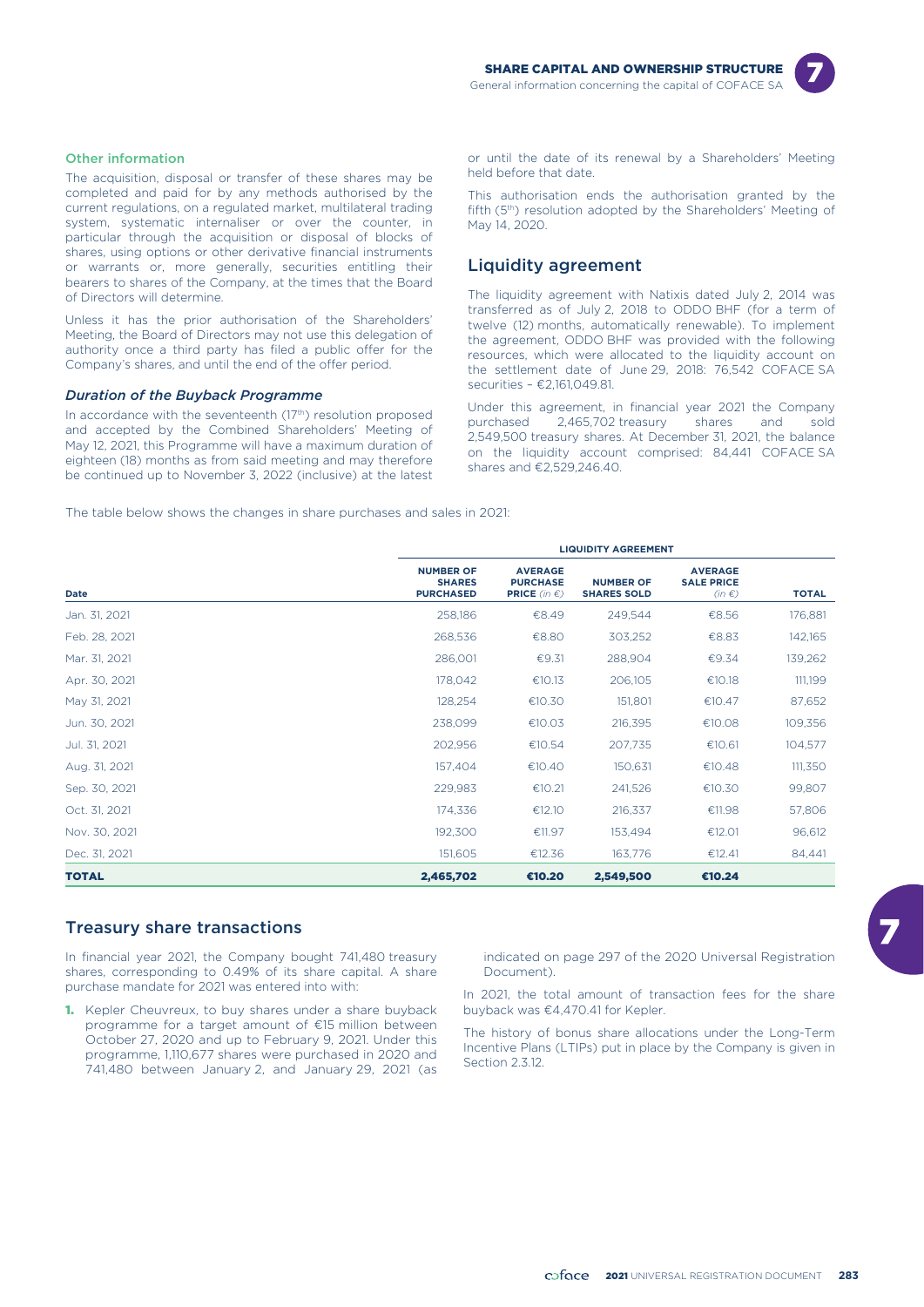

#### The table below shows the change in treasury share purchase mandates:

|                          |            |                                   | <b>TREASURY SHARE PURCHASE MANDATE</b>                                                                      |                                                       |                                                       |                                               |
|--------------------------|------------|-----------------------------------|-------------------------------------------------------------------------------------------------------------|-------------------------------------------------------|-------------------------------------------------------|-----------------------------------------------|
| <b>Buyback programme</b> | YES/NO     | <b>SERVICE</b><br><b>PROVIDER</b> | <b>DATE</b>                                                                                                 | <b>NUMBER OF</b><br><b>SHARES</b><br><b>PURCHASED</b> | <b>AVERAGE</b><br><b>PURCHASE PRICE</b><br>$(in \in)$ | <b>TOTAL</b><br>$(in \in)$                    |
| 2014-2015                | No.        | N/A                               | N/A                                                                                                         |                                                       |                                                       |                                               |
| 2015-2016                | Yes        | <b>Natixis</b>                    | Jul. 31, 2015 to Sept. 15, 2015                                                                             | 235.220                                               | 8.98                                                  | 2,112,468.45                                  |
| 2016-2017                | <b>No</b>  | N/A                               | N/A                                                                                                         |                                                       |                                                       |                                               |
| 2017-2018                | Yes        |                                   | Kepler i) Jul. 31, 2017 to Sept. 30, 2017<br>Cheuvreux ii) Nov. 17, 2017 to Jan. 17, 2018                   | 81,409<br>132,806 <sup>(1)</sup>                      | 7.94<br>8.97                                          | 646,061.31<br>1,191,254.71                    |
| 2018-2019                | <b>Yes</b> | Kepler<br>Cheuvreux               | i) Feb. 16, 2018 to Oct. 15, 2018<br>ii) Aug. 6, 2018 to Aug. 15, 2018<br>iii) May 8, 2019 to Jun. 11, 2019 | 3,348,971<br>358.702<br>400,000                       | 8.96<br>7.96<br>8.69                                  | 29,999,996.03<br>2.853.559.17<br>3,474,280.75 |
|                          | Yes        | Exane BNP                         | Paribas iii) Oct. 26, 2018 to Jan. 8, 2019                                                                  | $1,867,312^{(2)}$                                     | 8.03                                                  | 14.999.994.75                                 |
| 2019-2020                | Yes        | Kepler<br>Cheuvreux               | Feb. 26, 2020 to Mar. 12, 2020                                                                              | 500,000                                               | 9.26                                                  | 4.631.955.03                                  |
| 2020-2021                | Yes        | Kepler<br>Cheuvreux               | Oct. 27, 2020 to Jan. 29, 2021                                                                              | $1.852.157$ <sup>(3)</sup>                            | 8.10                                                  | 14.999.999.32                                 |
| 2021-2022                | No.        | N/A                               | N/A                                                                                                         |                                                       |                                                       |                                               |

*(1) 204,449 shares had been purchased at €8.56 at December 31, 2017. 9,766 additional shares were purchased at €8.98 when the mandate ended (January 17, 2018). (2) 1,708,735 shares had been purchased at €8.04 at December 31, 2018. 158,577 additional shares at €7.97 were purchased when the mandate ended (January 8, 2019). (3) 1,110,677 shares had been purchased at €7.76 at December 31, 2020. 741,480 additional shares were purchased at €8.61 when the mandate ended (January 29, 2021).*

The table below shows the change in treasury share distributions:

|                                                        | LTIP*         |               |               |               |  |  |  |
|--------------------------------------------------------|---------------|---------------|---------------|---------------|--|--|--|
| Plan                                                   | 2018          | 2019          | 2020          | 2021          |  |  |  |
| <b>Chief Executive Officer</b>                         | 65,000        | 70,000        | 75,000        | 75,000        |  |  |  |
| <b>Executive Committee</b>                             | 132,603       | 151.917       | 139.612       | 187, 105      |  |  |  |
| Other beneficiaries                                    | 100,529       | 150,351       | 97,588        | 146,298       |  |  |  |
| <b>TOTAL NUMBER OF BONUS SHARES ALLOCATED</b>          | 298,132       | 372,268       | 312,200       | 408,403       |  |  |  |
| <b>PERFORMANCE UNITS (1)</b>                           | 29,000        | 28,520        | 28,109        | 46,700        |  |  |  |
| <b>OVERALL AVAILABLE SHARES</b>                        | 382,869       | 434,055       | 347,841       | 467,754       |  |  |  |
| • Non-allocated shares                                 | 55,737        | 33,267        | 7,532         | 12,651        |  |  |  |
| Date of Shareholders' Meeting                          | May 19, 2016  | May 16, 2018  | May 16, 2018  | May 16, 2018  |  |  |  |
| Date of Board of Directors' meeting (authorisation)    | Feb. 12, 2018 | Feb. 11, 2019 | Feb. 5, 2020  | Feb. 10, 2021 |  |  |  |
| Award date                                             | Feb. 12, 2018 | Feb. 11, 2019 | Feb. 5, 2020  | Feb. 10, 2021 |  |  |  |
| Share vesting date                                     | Feb. 15, 2021 | Feb. 14, 2022 | Feb. 6, 2023  | Feb. 12, 2024 |  |  |  |
| End date of retention period (availability)            | N/A           | N/A           | N/A           | N/A           |  |  |  |
| Shares vested and to be held (Chief Executive Officer) | N/A           | N/A           | N/A           | N/A           |  |  |  |
| Share awards (or performance units) cancelled          | 327,132       | N/A           | N/A           | N/A           |  |  |  |
| Date of Shareholders' Meeting                          | May 16, 2018  | May 16, 2019  | May 14, 2020  | May 12, 2021  |  |  |  |
| Date of Board of Directors' meeting (authorisation)    | Jul. 25, 2018 | Jul. 25, 2019 | Jul. 29, 2020 | Jul. 28, 2021 |  |  |  |
| Date of purchase mandate                               | Aug. 6, 2018  | May 8, 2019   | Feb. 26, 2020 |               |  |  |  |
| Number of shares                                       | 358,702       | 400,000       | 500,000       |               |  |  |  |

*\* The amounts indicated do not take into account the shares cancelled individually for plans vesting after December 31, 2021 (LTIP 2019 and following).* (1) The Company awards performance units instead of bonus shares if the arrangement of bonus share awards is complex or impossible with regard to the applicable<br>legislation in the beligitation are indexed on the share pric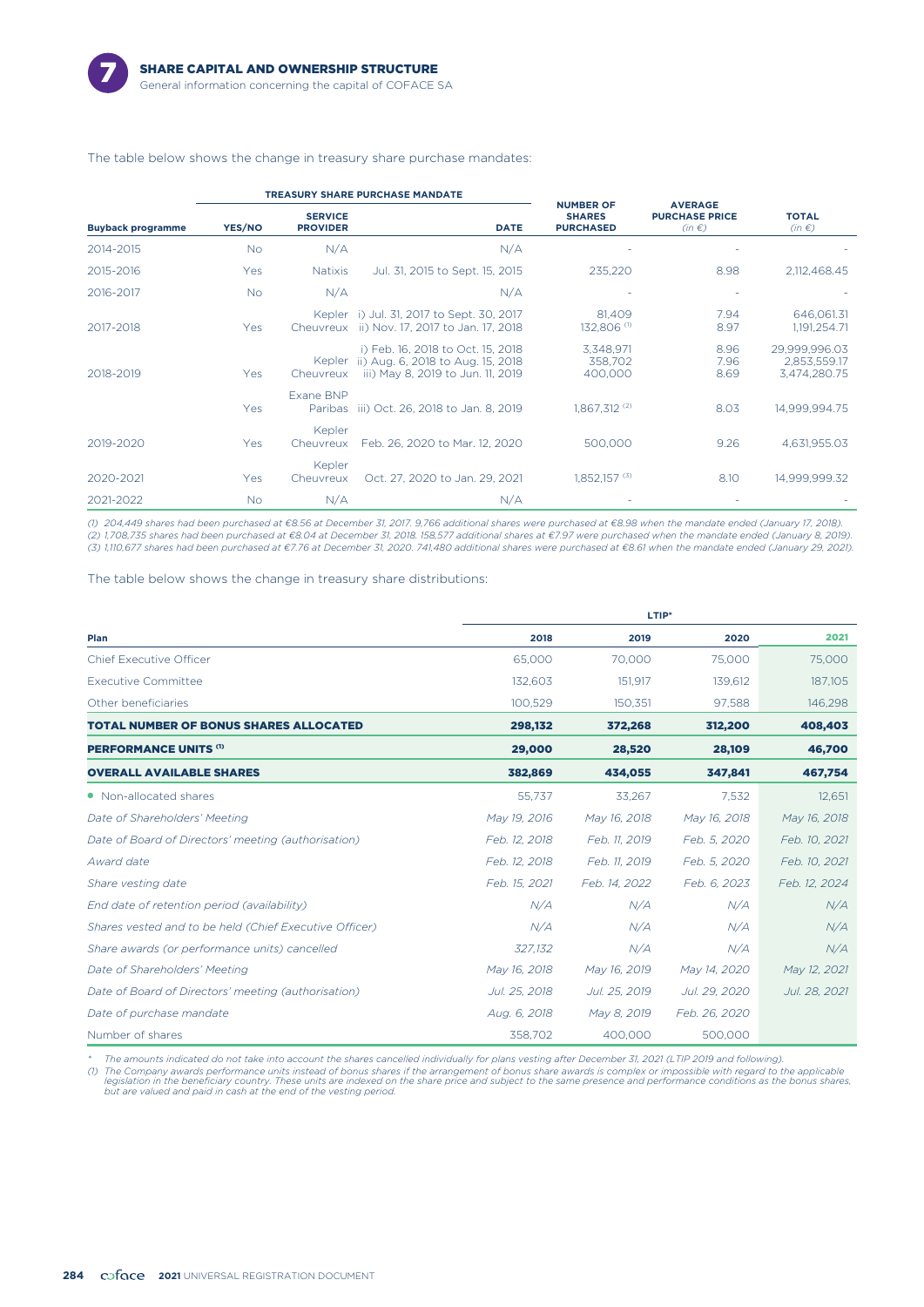

#### Treasury shares – Summary

The Shareholders' Meeting authorised the 2021-2022 buyback programme on May 12, 2021, and the implementation was decided by the Board of Directors on July 28, 2021.

Treasury shares represented a total of 0.76% of the Company's capital, *i.e.*, 1,147,510 shares at December 31, 2021, *versus* 2,341,985 shares at December 31, 2020. The aggregate nominal value of these shares was €2,295,020 (the share has a par value of €2 – see Section 7.1.8 "History of capital").

|               |                                            |                   |                                   | <b>TOTAL TREASURY SHARES</b> |                                                                                      |                      |  |  |
|---------------|--------------------------------------------|-------------------|-----------------------------------|------------------------------|--------------------------------------------------------------------------------------|----------------------|--|--|
| Date          | <b>TOTAL LIQUIDITY</b><br><b>AGREEMENT</b> | <b>TOTAL LTIP</b> | <b>BUY-BACK</b><br>(CANCELLATION) | <b>TOTAL SHARES</b>          | <b>% OF TOTAL</b><br><b>SHARES</b><br><b>COMPRISING THE</b><br><b>SHARE CAPITAL*</b> | <b>VOTING RIGHTS</b> |  |  |
| Dec. 31, 2021 | 84.441                                     | 1.063.069         |                                   | 1.147.510                    | 0.76%                                                                                | 149,032,282          |  |  |

*\* Number of shares = 150,179,792.*

### **7.1.4 Other instruments giving access to capital**

None.

### **7.1.5 Conditions governing any right of acquisition and/or any obligation attached to shares that are subscribed, but not paid up**

None.

### **7.1.6 Share capital of any company in the Group that is under option or subject to an agreement to place it under option**

None.

### **7.1.7 Pledge, guarantees and sureties granted on the Company's share capital**

To our knowledge, at the date of this Universal Registration Document, the shares comprising the Company's capital are not subject to any pledges, guarantees or sureties.

### **7.1.8 History of capital**

The Company's share capital has changed as follows over the last four years:

- in 2018, the share capital was reduced to  $\epsilon$ 307,798,522, divided into 153,899,261 shares with a par value of €2 each, following the cancellation of 3,348,971 shares redeemed under the share buyback programme of February 12, 2018;
- $\bullet$  in 2019, the share capital was reduced to  $\epsilon$ 304,063,898, divided into 152,031,949 shares with a par value of

€2 each, following the cancellation of 1,867,312 shares redeemed under the share buyback programme of October 25, 2018;

- in 2020, the share capital was unchanged;
- $\bullet$  in 2021, the share capital was reduced to  $\epsilon$ 300,359,584, divided into 150,179,792 shares with a par value of €2 each, following the cancellation of 1,852,157 shares redeemed under the share buyback programme of October 26, 2020.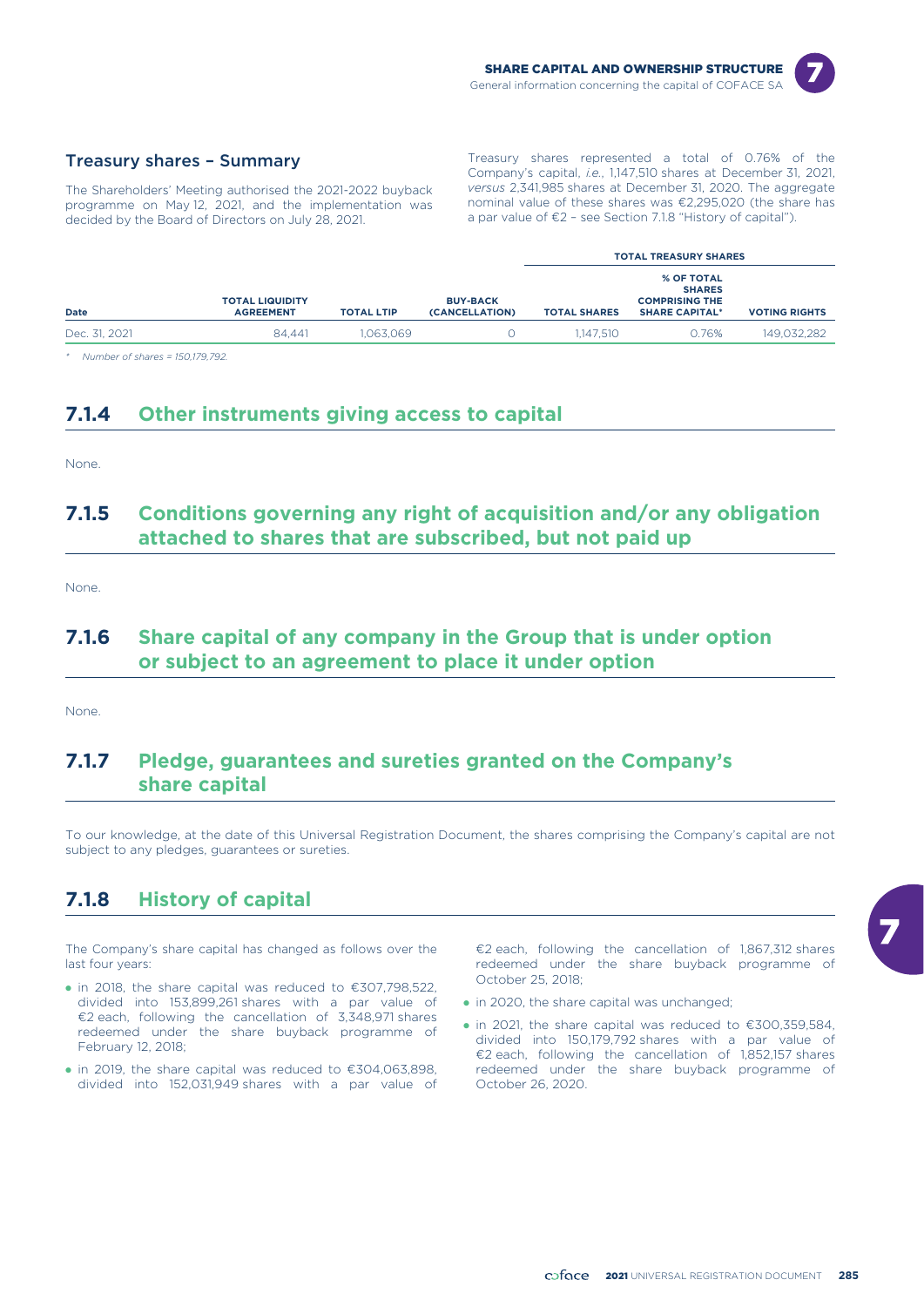### **7.1.9 Transactions carried out by persons with executive responsibilities in 2021**

Executives, the persons acting on their behalf, and persons related to them, are required by regulation to disclose to the AMF (French Financial Markets Authority) any transactions in excess of a cumulative amount of €20,000 per calendar year that they make involving COFACE SA shares and debt securities and financial instruments linked to them, and to provide the Company with a copy of this disclosure.

The table below presents a summary of the transactions specified in Article L.621-18-2 of the French Monetary and Financial Code during 2021.

| <b>NAME</b>    | <b>NATURE OF THE</b><br><b>TRANSACTION</b> | <b>NUMBER OF</b><br><b>SECURITIES</b> | <b>GROSS UNIT</b><br><b>PRICE</b> | <b>GROSS</b><br>AMOUNT <sup>(1)</sup> | <b>TOTAL</b><br><b>NUMBER OF</b><br>SECURITIES <sup>(2)</sup> |
|----------------|--------------------------------------------|---------------------------------------|-----------------------------------|---------------------------------------|---------------------------------------------------------------|
| Xavier Durand  | Acquisition                                | 18.500                                | €10.20                            | €188.704                              | 187.500                                                       |
| Thibault Surer | Acquisition                                | 5.000                                 | €9.50                             | €40.397                               | 93.217                                                        |

*(1) Average purchase price in euros.*

*(2) Including purchases in previous years.*

# **7.2 DISTRIBUTION OF CAPITAL AND VOTING RIGHTS**

### **7.2.1 Distribution of capital**

The table below breaks down the change in the Company's capital and voting rights over the last three years:

|                              | JAN. 5, 2022 <sup>(1)</sup> |        |               |        | <b>DEC. 31, 2021</b>           |        | DEC. 31, 2020 |                                |               | DEC. 31, 2019                  |
|------------------------------|-----------------------------|--------|---------------|--------|--------------------------------|--------|---------------|--------------------------------|---------------|--------------------------------|
|                              | <b>SHARES</b>               | %      | <b>SHARES</b> | %      | <b>VOTING</b><br><b>RIGHTS</b> | %      | <b>SHARES</b> | <b>VOTING</b><br><b>RIGHTS</b> | <b>SHARES</b> | <b>VOTING</b><br><b>RIGHTS</b> |
| <b>Natixis</b>               | $\circ$                     | 0%     | 15.078.051    | 10.04% | 15.078.051                     | 10.12% | 64.153.881    | 64,153,881                     | 64,153,881    | 64,153,881                     |
| <b>Arch Capital</b><br>Group | 44.849.425                  | 29.86% | 44.849.425    | 29.86% | 44.849.425                     | 30.09% |               |                                |               |                                |
| Employees                    | 857.393                     | 0.57%  | 857.423       | 0.57%  | 857.423                        | 0.58%  | 853.199       | 853.199                        | 561.806       | 561,806                        |
| <b>Public</b>                | 103.340.932                 | 68.81% | 88.247.383    | 58.76% | 88.247.383                     | 59.21% | 84.682.884    | 84.682.884                     | 86.315.510    | 86,315,510                     |
| Own shares <sup>(2)</sup>    | 1.132.042                   | 0.75%  | 1.147.510     | 0.76%  | $\circ$                        | 0%     | 2,341,985     | $\circ$                        | 1,000,752     | O                              |
| Other                        |                             | ۰      |               |        |                                | ۰.     |               |                                |               |                                |
| <b>TOTAL</b>                 | 150,179,792                 | 100%   | 150, 179, 792 |        | 100% 149,032,282               |        |               | 100% 152,031,949 149,689,964   | 152.031.949   | 151,031,197                    |

(1) On January 5, 2022, Natixis announced the sale of 15,078,095 COFACE SA shares, representing 10.04% of the share capital, for €11.55 per share, under an<br>accelerated bookbuild transaction with institutional investors.

*(2) Own shares: liquidity agreement, treasury share transactions and repurchase for cancellation.*

### **7.2.2 Voting rights of the majority shareholder**

As at the date of this Universal Registration Document, the Company is not controlled by a majority shareholder. As a reminder, the Company was controlled by Natixis until February 10, 2021 but it did not have any specific voting rights.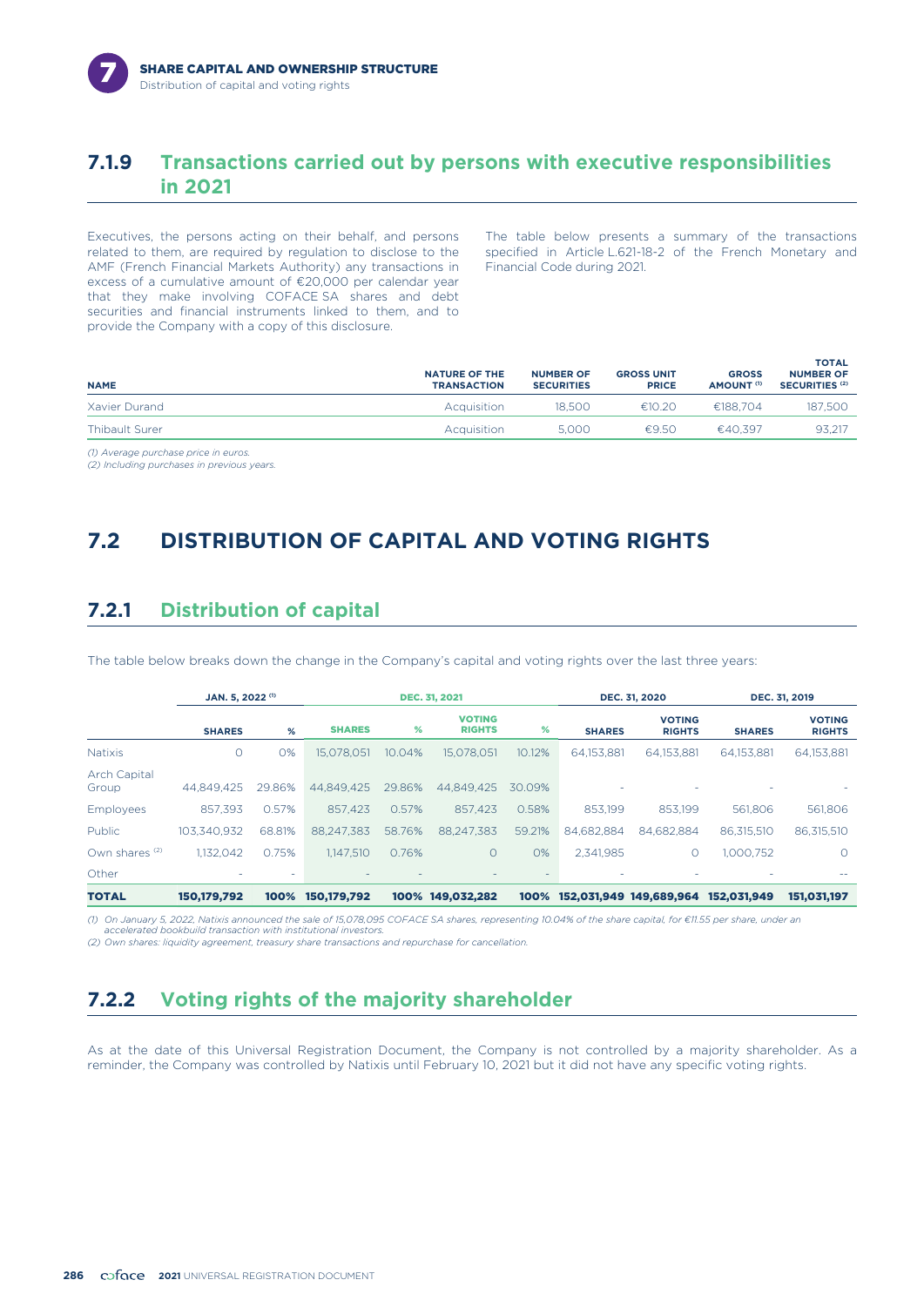

### **7.2.3 Declaration relating to the Company's control by the majority shareholder**

As at the date of this Universal Registration Document, the Company is not controlled by a majority shareholder.

In a bid to maintain transparency and inform the public, the<br>Committee, mainly composed or independent directors, in<br>Company has established a set of measures guided in<br>particular by the recommendations of the Corporate<br>Sp Governance Code of listed companies (AFEP-MEDEF code).

The Company has set up a Risk Committee, an Audit and Accounts Committee and a Nominations and Compensation<br>Committee, mainly composed of independent directors, in

### **7.2.4 Crossing of disclosure thresholds**

The Company sets out below the disclosures of changes in shareholdings above or below legal thresholds reported in 2021 and as of the date of this document:

- a) crossing of the regulatory threshold, reported to the AMF (Article L.233-7 of the French Commercial Code); and
- **b)** crossing of the statutory threshold, reported by registered letter by the major shareholders (Article 10 of the Articles of Association).

The Company is not responsible for checking the completeness of these disclosures.

| <b>YEAR</b> | <b>DATE OF</b><br><b>RECEIPT OF</b><br><b>REPORT</b> | <b>DATE</b><br><b>THRESHOLD</b><br><b>WAS CROSSED</b> | <b>LEGAL OR</b><br><b>STATUTORY</b><br><b>THRESHOLD</b> | <b>UP</b><br><b>DOWN</b> | <b>INVESTOR</b>                       | <b>COUNTRY</b>            | <b>NUMBER OF</b><br><b>SHARES</b> | % OF<br><b>CAPITAL</b> |
|-------------|------------------------------------------------------|-------------------------------------------------------|---------------------------------------------------------|--------------------------|---------------------------------------|---------------------------|-----------------------------------|------------------------|
|             |                                                      |                                                       |                                                         |                          | <b>Arch Capital</b>                   |                           |                                   |                        |
| 2021        | Feb. 11                                              | Feb. 10                                               | Legal (AMF)                                             | Ŧ                        | Group                                 | Bermuda Islands           | 44,849,425                        | 29.50%                 |
| 2021        | Feb. 12                                              | Feb. 10                                               | Legal (AMF)                                             |                          | <b>Natixis</b>                        | France                    | 19.304.456                        | 12.70%                 |
| 2021        | Feb. 12                                              | Feb. 11                                               | Statutory                                               |                          | Norges Bank IM                        | Norway                    | 2,972,896                         | 1.96%                  |
| 2021        | Mar. 29                                              | Mar. 26                                               | Statutory                                               |                          | Allianz Global<br>Investors GmbH      | Germany                   | 3,079,591                         | 2.03%                  |
| 2021        | Apr. 19                                              | Apr. 16                                               | Statutory                                               |                          | Moneta AM<br>France                   |                           | 3,098,395                         | 2.04%                  |
| 2021        | Aug. 20                                              | Aug. 19                                               | Statutory                                               |                          | Ninety One United Kingdom             |                           | 2,948,675                         | 1.96%                  |
| 2021        | Aug. 26                                              | Aug. 25                                               | Statutory                                               |                          | Dimensional<br><b>United States</b>   |                           | 3,042,775                         | 2.03%                  |
| 2021        | Sep. 8                                               | Sep. 7                                                | Statutory                                               |                          | <b>Natixis</b>                        | France                    | 16,486,853                        | 10.98%                 |
| 2021        | Sep. 13                                              | Sep. 8                                                | Statutory                                               |                          | <b>DNCA</b><br>Investments<br>France  |                           | 4,383,466                         | 2.92%                  |
| 2021        | Sep. 16                                              | Sep. 15                                               | Statutory                                               |                          | Invesco LTD                           | United Kingdom            | 3,271,713                         | 2.18%                  |
| 2021        | Oct. 4                                               | Oct. 1                                                | Statutory                                               |                          | Allianz Global<br>Investors GmbH      | Germany                   | 6,174,484                         | 4.11%                  |
| 2021        | Oct. 11                                              | Oct. 7                                                | Legal (AMF)                                             |                          | Allianz Global<br>Investors GmbH      | Germany                   | 7,630,033                         | 5.08%                  |
| 2021        | Oct. 12                                              | Oct. 11                                               | Statutory                                               |                          | Allianz Global<br>Investors GmbH      | Germany                   | 9,141,801                         | 6.09%                  |
| 2021        | Nov. 2                                               | Oct. 29                                               | Statutory                                               |                          | Allianz Global<br>Investors GmbH      | Germany                   |                                   | 8.35%                  |
| 2021        | Nov. 2                                               | Nov.1                                                 | Statutory                                               |                          | Mondrian IP                           | United Kingdom            | 5,819,123                         | 3.87%                  |
| 2022        | Jan. 7                                               | Jan. 6                                                | Statutory                                               |                          | Norges Bank IM                        | Norway                    | 3,120,786                         | 2.08%                  |
| 2022        | Jan. 7                                               | Jan. 6                                                | Legal (AMF)                                             |                          | <b>Natixis</b>                        | France                    | $\circ$                           | 0%                     |
| 2022        | Jan. 10                                              | Jan. 6                                                | Statutory                                               |                          |                                       | Millennium United Kingdom | 3,703,517                         | 2.47%                  |
| 2022        | Feb. 4                                               | Feb. 1                                                | Legal (AMF)                                             |                          | <b>Bank of America</b><br>Corporation | <b>United States</b>      | 8,104,772                         | 5.40%                  |
| 2022        | Feb. 8                                               | Feb. 6                                                | Statutory                                               |                          | Moneta AM                             | France                    | 2,975,000                         | 1.98%                  |
| 2022        | March 3                                              | March 1                                               | Legal (AMF)                                             |                          | <b>Bank of America</b><br>Corporation | <b>United States</b>      | $\Omega$                          | 0%                     |
| 2022        | March <sub>3</sub>                                   | March 2                                               | Statutory                                               |                          |                                       | Millennium United Kingdom | 2,921,069                         | 1.95%                  |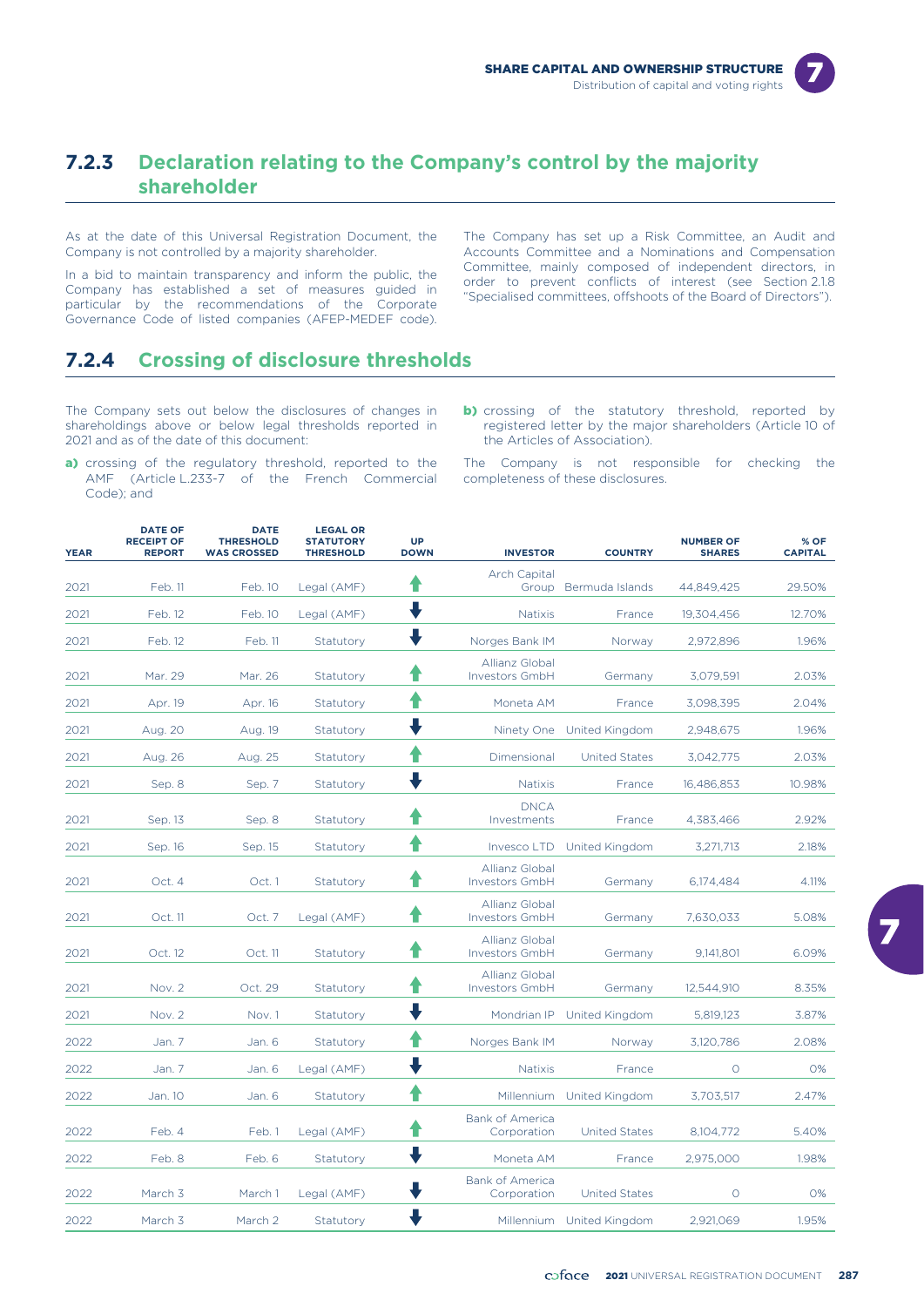### **7.2.5 Employee profit-sharing**

At December 31, 2021, the Group's employees held France and overseas (including management) hold an interest 857,423 shares, 276,820 of which were held in France through of 0.57% in the Company's capital. 857,423 shares, 276,820 of which were held in France through the Coface Actionnariat mutual fund. In total, employees in

# **7.3 STOCK MARKET INFORMATION**

### **7.3.1 The Coface share**

| <b>MARKET PROFILE</b>                                    |                                                                                                     |
|----------------------------------------------------------|-----------------------------------------------------------------------------------------------------|
| Listing market                                           | Euronext Paris (Compartment A), eligible for deferred settlement service (SRD)                      |
| Initial public offering                                  | June 27, 2014 at €10.40 per share                                                                   |
| Presence in stock market indices                         | SBF 120, CAC All Shares, CAC All-Tradable, CAC Financials,<br>CAC Mid & Small, CAC MID 60, Next 150 |
| Codes                                                    | ISIN: FR0010667147: Ticker: COFA:<br>Reuters: COFA.PA; Bloomberg: COFA FP                           |
| Capital (par value of share $\epsilon$ 2)                | €300,359,584                                                                                        |
| Number of shares outstanding at December 31, 2021        | 150.179.792                                                                                         |
| Number of voting rights exercisable at December 31, 2021 | 149,032,282                                                                                         |
| Market capitalisation at December 31, 2021               | €1.881.752.794                                                                                      |
| Highest/lowest price                                     | €12.79 (on Dec. 28, 2021)/€7.84 (on Jan. 27, 2021)                                                  |

### **7.3.2 Dividend distribution policy**

The Build to Lead strategic plan aims to distribute at least 80% of profits provided the solvency ratio is within the target range of 155% to 175%.

|                    | <b>FOR THE FINANCIAL YEAR</b> |       |                |       |
|--------------------|-------------------------------|-------|----------------|-------|
|                    | 2021                          | 2020  | 2019           | 2018  |
| Dividend per share | €1.50 $(0)$                   | €0.55 | €0.00 $^{(2)}$ | €0.79 |

*(1) The dividend proposal is subject to the approval of the Shareholders' Meeting of May 17, 2022.*

(2) In view of the scale of the health crisis and following the vote at the Combined General Shareholders' Meeting of May 14, 2020, it was decided not to pay a dividenc<br>for the fiscal year ended December 31, 2019.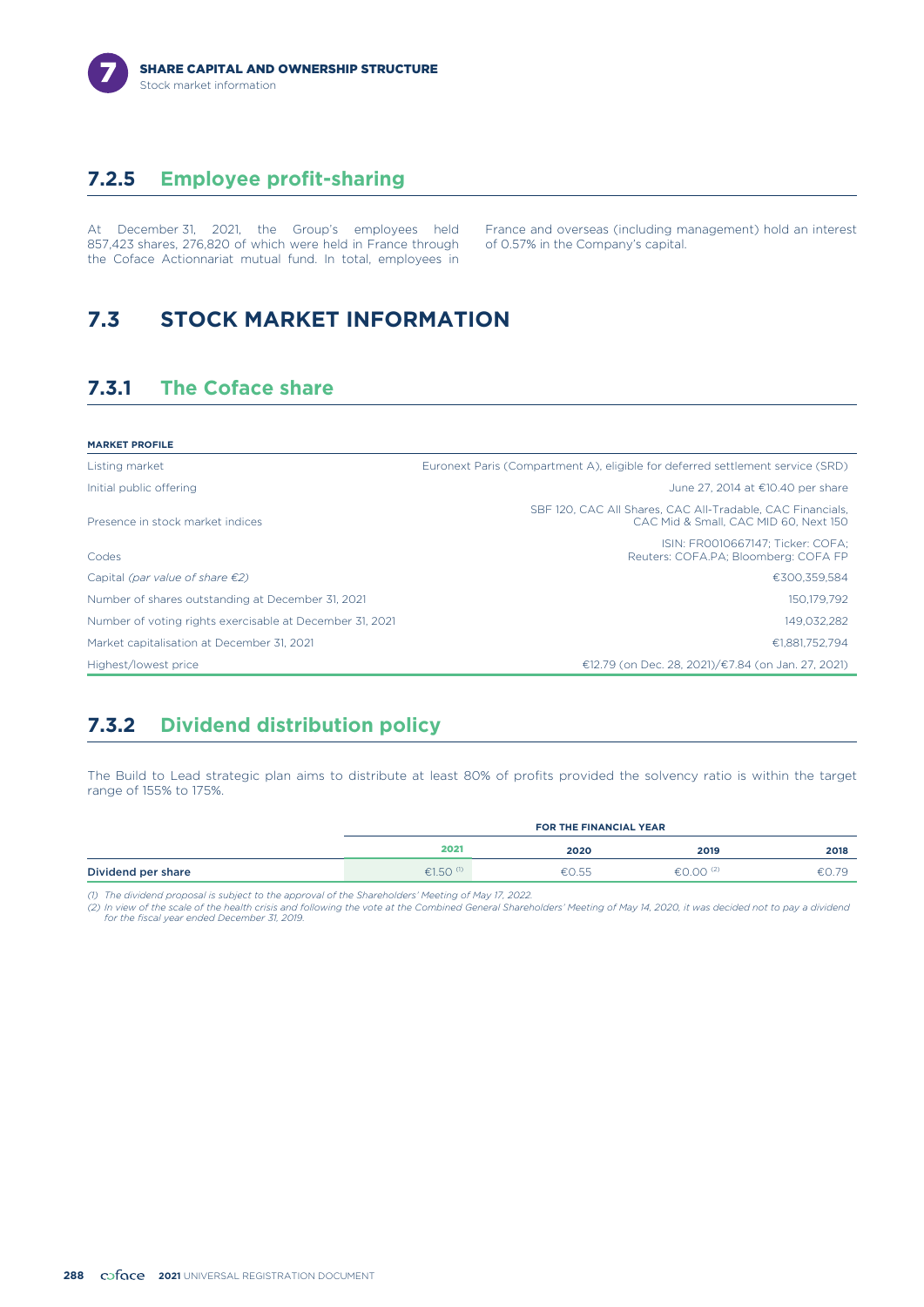

### **Trends in the share price and monthly trading volumes (1) 7.3.3**

*Source: Euronext Paris*

*Please note: at the date of publication of this document, Euronext Paris statistics for March 2021 were not available.*

### **7.3.4 Monthly transactions in 2021**

|               | <b>PRICE</b> (in euros)                     |       |             |                                                  | <b>TRANSACTIONS</b>                      |                                          |  |
|---------------|---------------------------------------------|-------|-------------|--------------------------------------------------|------------------------------------------|------------------------------------------|--|
| Month         | <b>NUMBER OF TRADING</b><br><b>SESSIONS</b> | LOW   | <b>HIGH</b> | <b>AVERAGE</b><br><b>CLOSING</b><br><b>PRICE</b> | <b>NUMBER OF</b><br><b>SHARES TRADED</b> | <b>CAPITAL</b><br>(in millions of euros) |  |
| $Jan-21$      | 20                                          | 7.84  | 9.03        | 8.58                                             | 5,697,897                                | 48.69                                    |  |
| Feb-21        | 20                                          | 8.21  | 9.25        | 8.84                                             | 6,007,940                                | 53.31                                    |  |
| $Mar-21$      | 23                                          | 9.11  | 9.53        | 9.35                                             | 4,759,199                                | 44.42                                    |  |
| Apr-21        | 20                                          | 9.66  | 10.68       | 10.10                                            | 3,547,529                                | 36.17                                    |  |
| $May-21$      | 21                                          | 9.97  | 10.81       | 10.34                                            | 3,735,442                                | 38.63                                    |  |
| $Jun-21$      | 22                                          | 9.67  | 10.27       | 10.05                                            | 3,851,637                                | 38.68                                    |  |
| $Jul-21$      | 22                                          | 10.00 | 10.96       | 10.52                                            | 3,726,194                                | 39.08                                    |  |
| Aug-21        | 22                                          | 10.15 | 10.82       | 10.49                                            | 4,016,021                                | 42.00                                    |  |
| Sept-21       | 22                                          | 9.81  | 10.89       | 10.25                                            | 8,214,100                                | 83.95                                    |  |
| $Oct-21$      | 21                                          | 11.13 | 12.72       | 12.12                                            | 6,448,669                                | 77.47                                    |  |
| <b>Nov-21</b> | 21                                          | 11.64 | 12.57       | 12.03                                            | 4,060,382                                | 48.92                                    |  |
| <b>Dec-21</b> | 23                                          | 12.16 | 12.79       | 12.41                                            | 2,642,135                                | 32.82                                    |  |

(Source: Euronext Paris)

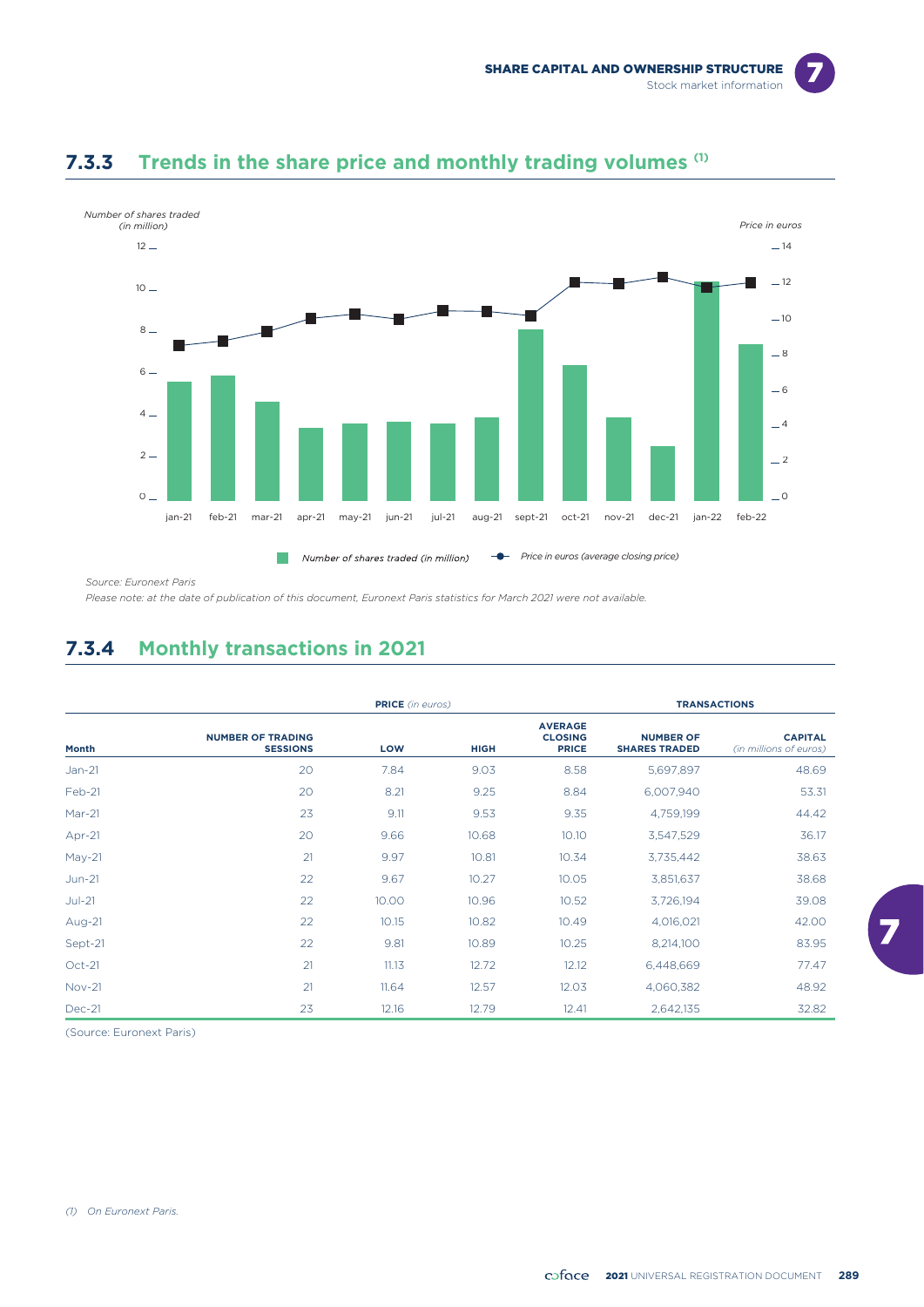

### **7.3.5 List of regulated information published in 2021**

All the regulated information is available on the website: *https://www.coface.com/fr/Investisseurs*

#### Financial press releases published in 2021

| February 10, 2021  | FY-2020 results                                                                                                                             |
|--------------------|---------------------------------------------------------------------------------------------------------------------------------------------|
| February 10, 2021  | Governance evolution - Bernardo Sanchez Incera appointedChairman of the Board of Directors                                                  |
| February 11, 2021  | Moody's raises the outlook for Coface to "stable"                                                                                           |
| March 19, 2021     | AM Best affirms Coface's main operating subsidiaries rating at A (Excellent) with a stable outlook                                          |
| March 24, 2021     | Declan Daly is appointed Group Chief Operating Officer of Coface                                                                            |
| March 31, 2021     | Coface announces the publication of its 2020 Universal Registration Document                                                                |
| April 7, 2021      | Combined Shareholders' Meeting 12th May 2021 at 9.00am without thephysical presence of its shareholders                                     |
| April 15, 2021     | COFACE SA anticipates a net profit above €50m for the first quarter                                                                         |
| April 20, 2021     | Fitch raises the outlook for Coface's ratings to "stable"                                                                                   |
| April 27, 2021     | Coface records a good start to the year with a net income of $£56.4m$                                                                       |
| April 28, 2021     | Publication of SFCR Group and Standalone as of 31st December 2020                                                                           |
| April 29, 2021     | Capital reduction by cancellation of treasury shares                                                                                        |
| May 12, 2021       | Combined Shareholders' Meeting of May 12, 2021 approved all the proposed resolutions                                                        |
| July 28, 2021      | Coface reports first-half net income of €123.2m, confirming an excellent start tothe year. Annualised return on tangible<br>equity at 13.5% |
| July 28, 2021      | Communication setting out the arrangements for the supplying of the InterimFinancial Report for the first half of 2021                      |
| July 28, 2021      | David Gansberg joins the Board of Directors                                                                                                 |
| August 6, 2021     | COFACE SA announces the renewal of its $\epsilon$ 700m syndicated loanagreement                                                             |
| September 1, 2021  | Coface SA strengthens further its leadership team                                                                                           |
| September 10, 2021 | Coface appoints Marcele Lemos to lead its Latin America region                                                                              |
| October 28, 2021   | Coface achieves record net income of €67.7m in the third quarter                                                                            |
| December 9, 2021   | Fitch affirms Coface AA- rating, with an outlook 'stable'                                                                                   |

### **7.4 FACTORS LIABLE TO HAVE AN EFFECT IN THE EVENT OF A PUBLIC OFFERING**

Pursuant to Article L.225-37-5 of the French Commercial Code, the Company notes the following points, which could have an effect in the event of a public offering:

- the Company's capital structure as well as its known direct or indirect interests and all the corresponding information are described in Section 7.1;
- there is no statutory restriction on the exercise of voting rights, with the exception of the elimination of voting rights in respect of shares which exceed the portion that should have been reported, which may be requested by one or more shareholders holding an interest which is at least equal to 2% of the capital or voting rights, in the event of failure to report that the statutory threshold was exceeded;
- the Company is not aware of the existence of any shareholders' agreements;
- there are no instruments entailing special control rights;
- the voting rights attached to the shares of the Company held by staff through the Company's Coface Actionnariat mutual fund are exercised by an authorised representative designated by the fund's Supervisory Board to represent it at the Shareholders' Meeting;
- the rules on appointment and revocation of members of the Board of Directors are the legal and statutory rules described in Section 9.1.5;
- the Company's Articles of Association are amended in compliance with legal and regulatory provisions;
- there is no significant agreement entered into by the Company that would be amended or terminated in the event of a change in the Company's control.